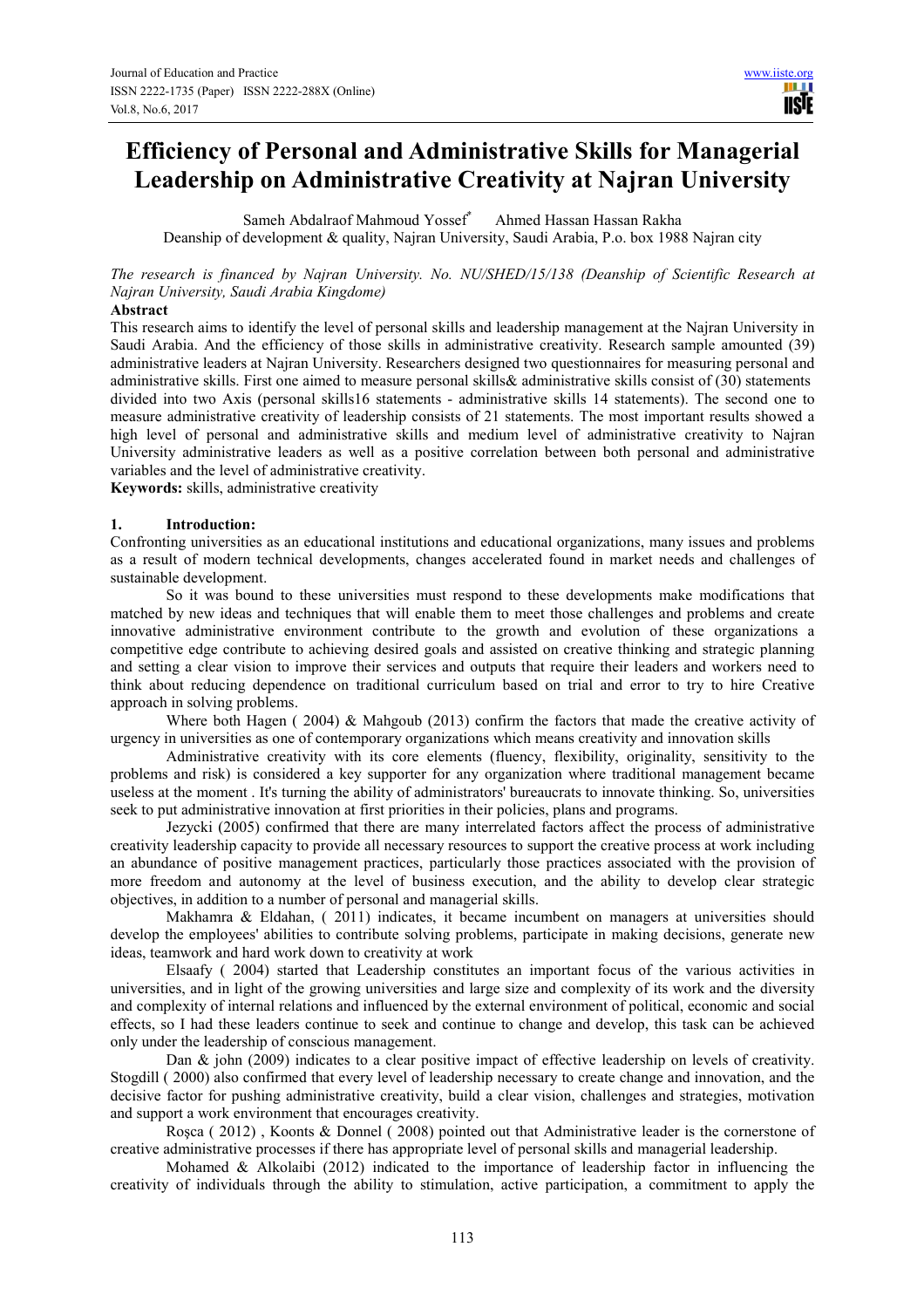principles of fairness, objectivity and justice.

Concerning the correlation between the personal and administrative skills and the creativity of the manager. Sherbini (2015) indicated to the importance of the administrative specifications and subjectivity that characterizes the individual than others in influencing degrees of creativity.

Alodailly ( 2003) elucidated the importance of improve performance administrative, raise productivity, and ensure the continued existence of the enterprise management and organizational effectiveness. Elizabeth & Kleiner ( 2005) , Goran (2007) , Scott & Bruce ( 2015) asserted that administrative creativity influenced by a combination organizational characteristics and management skills of the administrative manager, Such as, for example the principles of impartiality objectivity, Justice, planning ability and equitable distribution of tasks.

Amina & Alhakem ( 2015) pointed out that many studies have confirmed the importance of a number of personal skills and managerial skills of managers and that there is a positive correlation between those skills and administrative creativity on the correlation between components and administrative creativity of Sudanese institutions which showed a high level of personal and administrative skills for managers was to enjoy managers skilled in debate and dialogue, the power of persuasion, producing new ideas, making the right decisions at the right time while the specimen showed a high level of efficiency in Planning and coordination between administrative units, streamlining procedures and oversight and supervision and that there is a positive function correlation between those skills and creativity.

In view of those correlations determined activities and administrative leadership in line with organizational objectives, and ensuring subordinate requirements and satisfy their needs.

#### *1.1 The State of the problem*

From the eagerness of Najran University to adopt policies and methods and new programs to develop effective performance in terms of administrative activity and encourage administrative leadership innovative solutions which clearly explained when developing strategies and plans for College, where she was placed in strategic objectives priorities "improve management leadership training system ", support the University administrative units for specialized appropriation "reflects the interest of the University and its insistence on the creation and preparation of human leadership of cadres as well as the selection of leaders, precisely on the need for interpersonal skills The necessary administrative and managerial leaders in all administrative units, which contributes positively to increase their capacity for leadership in achieving administrative innovation processes and achieve goals. From here the research problem identified in an attempt to determine the Efficiency of personal and administrative skills for managerial leadership on administrative creativity at Najran University.

# *1.2 Research objective*

Determine the Efficiency of personal and administrative skills for managerial leadership on administrative creativity at Najran University.

# *1.3 Research questions*

- 1- What is the level of personal and administrative skills of the administrative leadership at the University of Najran?
- 2- What is the level of administrative creativity in Najran University leadership?
- 3- Is there a correlation between personal and administrative skills and administrative innovation in Najran University managerial leadership?

# *1.4 Research terminology*

- *Personal skills:* an integrated system of characteristics of the individual and the correlation between these characteristics that help an individual to align himself with other people and the environment around it.
- *Administrative skills:* a set of skills that enable effective performance management within the Organization to suit their needs and achieve their goals and are divided into a planning and organizational skills.
- *The managerial leader:* is the person who creates and renews and running the business lines in addition to lead his team based on character and functional authority to achieve the objectives of the Foundation.
- *Administrative creativity:* process of seeking to bring about organizational characteristic whisked through the generation of a range of innovative and creative ideas and implemented by individuals and groups.

#### *1.5 Review of Related Literature*

Alagalah (2014) studied the correlation between personal traits and administrative innovation for public sector leadership in the Gaza Strip in Palestine and the results showed a high-level analysis capability attributes,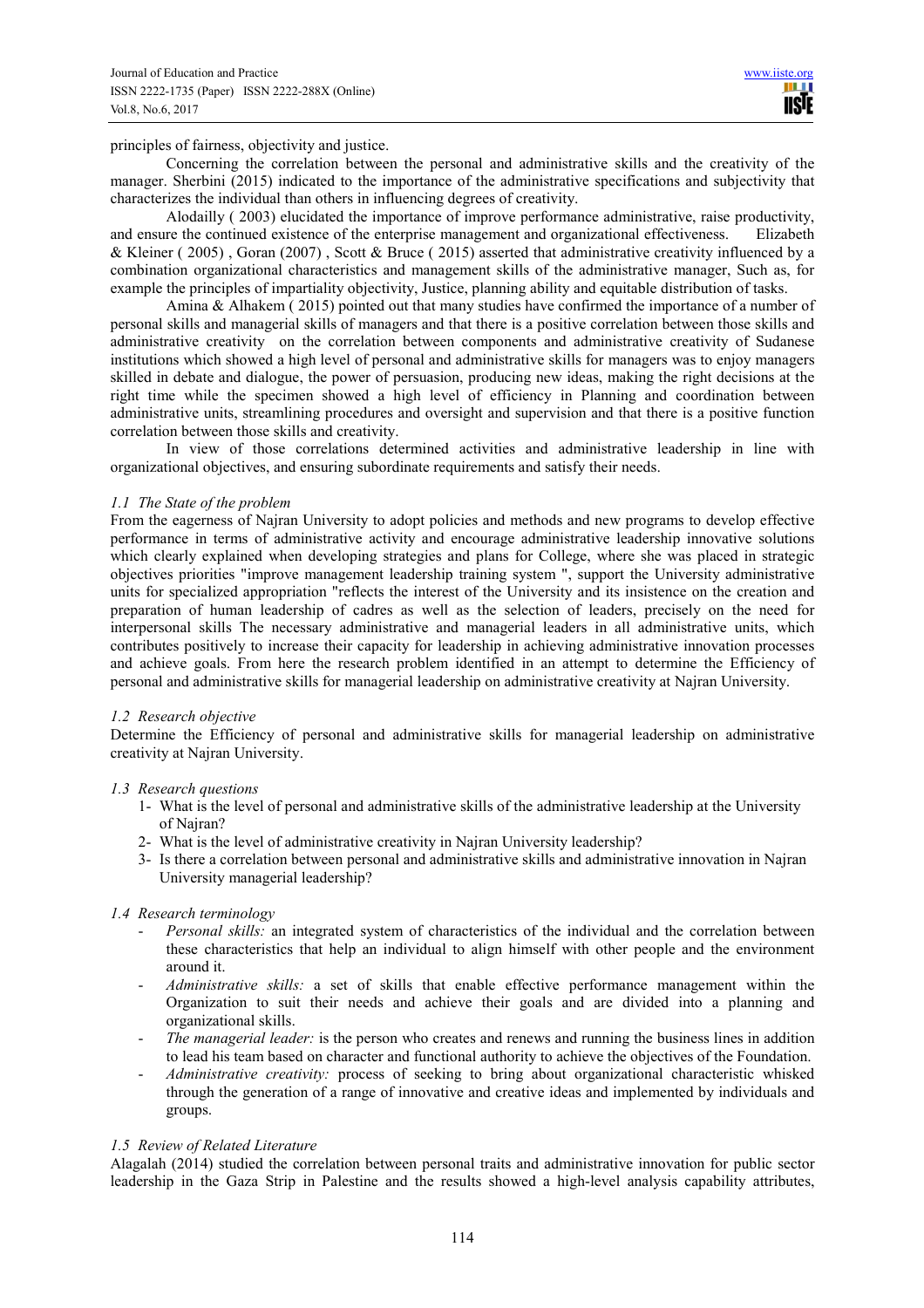accepting the risk, sensitivity to the problems, the ability to solve problems, a relation which function between these features and some elements of administrative creativity (originality, fluency, mental flexibility, maintain direction).

A study of anqari ( 2011) leadership behavior correlation management innovation of government agencies in Riyadh city for a positive correlation between degrees of freedom granted to subordinates, the ability to handle information, solve problems, and fair distribution of work among staff, resistance of inertia and administrative innovation

 Assaf ( 2005) study "reality of administrative innovation" and collaboration among managers of schools in the city of Riyadh and the main results of the study were an intermediate level of administrative creativity among a sample search and was the main disadvantages mental obstacles and organizational innovation.

Azmi ( 2006) study Titled "Administrative and leadership relates to administrative innovation" an empirical study "the purpose of this study is to know the level of correlation between administrative commander attributes, and the availability of administrative innovation elements and found a correlation between properties and attributes of the administrative leader and creative elements0

Scott (1994) study Titled: "identifying creative behavior: an introduction to model individual creativity in the workplace, the aim of this study is to develop a creative individual behavior and the results of the study were the most important leadership and support creativity and formal method to solve problems are clearly linked to creative behavior.

Through many results from previous studies confirmed that administrative creativity is influenced largely by a combination of individual properties and management for manager rules to be active and effective in controlling the surrounding changes, has the ability to take timely decision, a thorough knowledge of the Foundation's objectives, the ability to deal with information and communication channels to identify problems, contributing to the personal development of subordinates, staff motivation and problem solving, avoiding conflicts that could Reduce employee motivation to accomplish goals, have the courage to take responsibility for his decisions, efficient planning and the distribution of equitable distribution of work among subordinates, uncover potential members to organize and work on their development, coordination between the different administrative units and organization, the ability to choose the best methods to achieve maximum productivity through oversight, and streamline procedures and ease.

# **2. Research Methodology**

# *2.1 Community and study sample*

Research sample consisted of all administrative departments in Najran University. Sample amounted (39) administrative manager. The intermediate age of the sample (40, 87), standard deviation (6.82) and the intermediate number of years of experience (8.32) with a standard deviation of (4.54)

# *2.2 Data Collection tools*

the researchers designed a questionnaire for measuring personal skills and leadership management finalized questionnaire consisted of (30) statements are divided into two axes, the first one aimed to measure the pesonal skills and number of phrases (16) statement it included three skills, mental skills and appropriated her statements from (1-7) and emotional skills and appropriated her statements (8-11) social skills and with phrases from (12- 16). And the second to measure management skills and number of statements (14) is included (4) skills , skill of planning and allocated Her statements (17-20) ,organizing and with statements from (21-23) and directing which it allocated statements (24-27) have allocated controlling of ferries (28-30), and the second axe aimed to measure administrative creativity number reached her (21) it included the originality and skills with statements from (1-3), fluency and allocated the statements from (4-6), flexibility and with statements from (7-9) have allocated risk statements (10-12), the ability of analysis and with statements from (13-15), sensitivity to problems

# *2.3 The validity tool:*

The questionnaires validity checks through (11) arbitrator experienced and competent and have been taking their directing and suggestions

# *2.4 The reliability tool:*

The reliability for the both applications was calculated (test –retest), with the internal constancy according to alpha Cronbach equation, as illustrating in Table (1)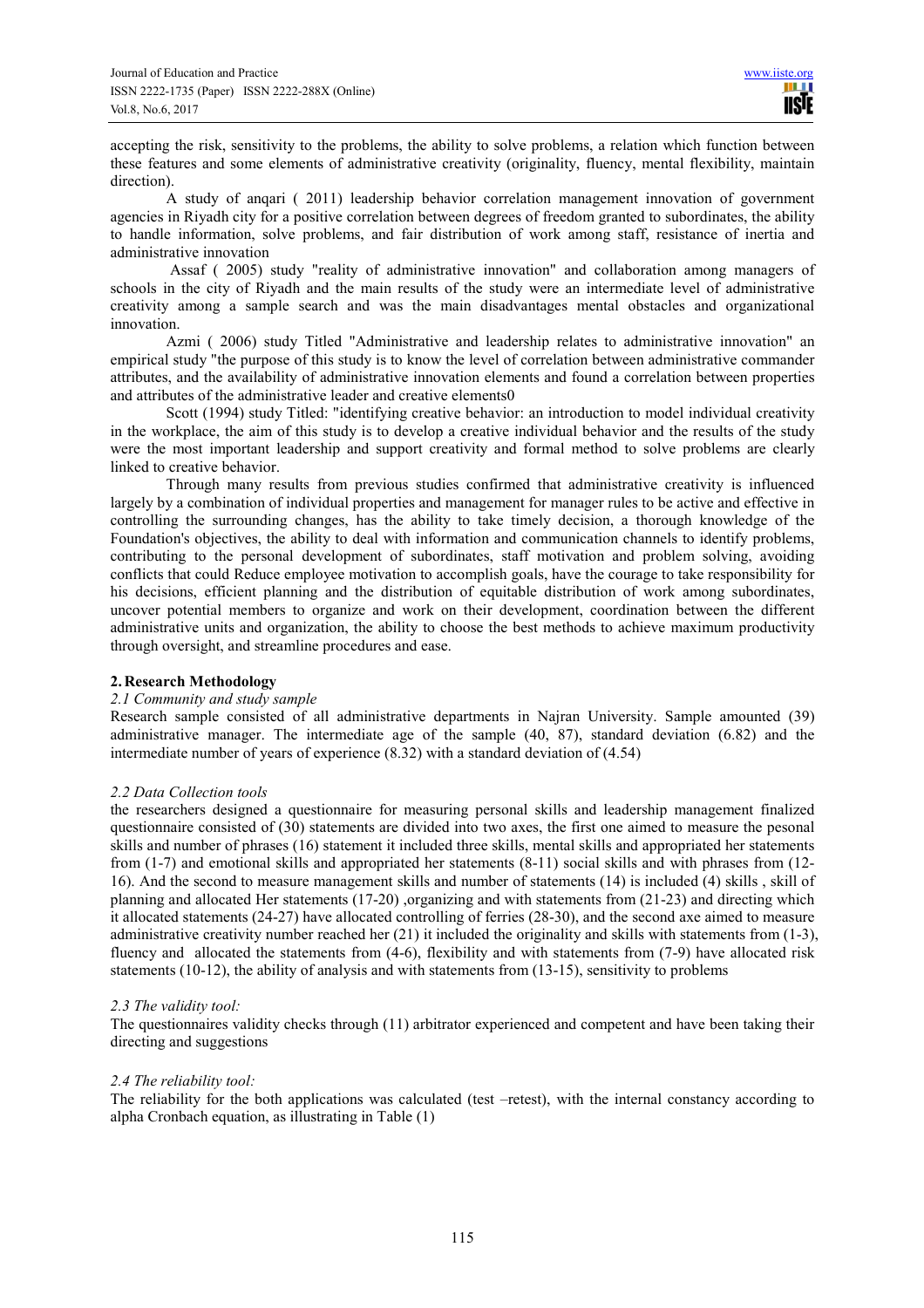Table (1). The internal constancy correlation alpha-Cronbach, the retest reliability and the too at all

| Dimensions                    | Internal consistency | test-retest |
|-------------------------------|----------------------|-------------|
| Personal skills               | 0.81%                | $0.87\%$    |
| Administrative skills         | $0.80\%$             | 0.84%       |
| The whole scale.              | $0.83\%$             | $0.89\%$    |
| The Administrative creativity | 0.85%                | 0.87%       |

Illustrated from table (1) that the scale axes correlations are high and have a statistical significant with (0.01) the correlations values were between (.80), (.89) which indicate to the scale `s reliability.

#### **3. Statistical treatment:**

The researchers used (SPSS) software for conducted following statistical treatments: (Mean, Standard deviation, Skewness, Pearson Correlation).

#### **4. Results and Discussion:**

*4.1 The first question: What is the level of personal and administrative skills of the administrative leadership at the University of Najran?* 

To answer this question is the means and standard deviations for personal and administrative skills search sample has been rated for ' responses as follows:  $(1-2.33)$  low level,  $(2.34-3.67)$  intermediate  $(3.68-5)$  high level table (2) illustrates this.

Table (2). The mean and standard deviation of personal and administrative skills for leaders

| Personal skills |                                                                                            |        |           |           |  |  |  |
|-----------------|--------------------------------------------------------------------------------------------|--------|-----------|-----------|--|--|--|
| No              | Mental skills                                                                              | Mean   | <b>SD</b> | The level |  |  |  |
| 1               | I enjoy the skill in debate and dialogue                                                   | 2.7732 | .706      | medium    |  |  |  |
| $\overline{2}$  | I have the ability to influence and persuasion                                             | 2.5641 | .75376    | medium    |  |  |  |
| 3               | I'm fully conversant with regulations and laws and regulations<br>concerning work          | 2.6667 | .77233    | medium    |  |  |  |
| $\overline{4}$  | I enjoy the visibility and ability to devise things.                                       | 2.5385 | .82226    | medium    |  |  |  |
| 5               | I have the ability to quickly act to make decisions in critical<br>situations              | 2.8462 | .74475    | medium    |  |  |  |
| 6               | I keep new ideas implementation.                                                           | 2.7179 | .75911    | medium    |  |  |  |
| 7               | I Give the opportunity for talented for talents                                            | 2.5385 | .64262    | medium    |  |  |  |
|                 | All statements                                                                             | 2.6630 | .38846    | medium    |  |  |  |
|                 | <b>Emotional skills</b>                                                                    | Mean   | <b>SD</b> | The level |  |  |  |
| 8               | Trying to create the right atmosphere for workflow.                                        | 3.9231 | .70280    | high      |  |  |  |
| 9               | I listen to the views and suggestions of workers even if they are<br>contrary to my views. | 4.2308 | .58316    | high      |  |  |  |
| 10              | I Make important decisions and take responsibility for.                                    | 3.9231 | .66430    | high      |  |  |  |
| 11              | Handle things calmly and poise I                                                           | 4.2564 | .67738    | high      |  |  |  |
|                 | All statements                                                                             | 4.3974 | 2.02592   | high      |  |  |  |
|                 | Social skills                                                                              | Mean   | <b>SD</b> | The level |  |  |  |
| 12              | Accept constructive criticism.                                                             | 4.3308 | .66734    | High      |  |  |  |
| 13              | I have a wide social correlation with employees and have<br>benefits from their opinions.  | 4.2309 | .66734    | High      |  |  |  |
| 14              | I'm fully conversant with human relations and labor relations<br>with employees.           | 4.4308 | .66734    | High      |  |  |  |
| 15              | I have the ability to understand the problems.                                             | 4.3308 | .66734    | High      |  |  |  |
| 16              | I Make sure the positive participation in social activities.                               | 4.4308 | .66734    | High      |  |  |  |
|                 | All statements                                                                             | 4.3508 | .66734    | High      |  |  |  |
|                 | Personal skills                                                                            | 3.7637 | .77902    |           |  |  |  |

| Administrative skills |                                                               |        |         |           |  |  |  |  |
|-----------------------|---------------------------------------------------------------|--------|---------|-----------|--|--|--|--|
|                       | Planning                                                      | Mean   | SD.     | The level |  |  |  |  |
| 17                    | I'm good at putting future plans of change and development.   | 2.7692 | .70567  | medium    |  |  |  |  |
| 18                    | I have the ability to plan and set goals clearly.             | 2.6923 | 1.00404 | medium    |  |  |  |  |
| 19                    | Strive to achieve the goals set.                              | 2.7692 | .74203  | medium    |  |  |  |  |
| 20                    | I involved Department personnel in planning and goal setting. | 2.8974 | .71800  | medium    |  |  |  |  |
|                       | All statements                                                | 2.7821 | .50712  | medium    |  |  |  |  |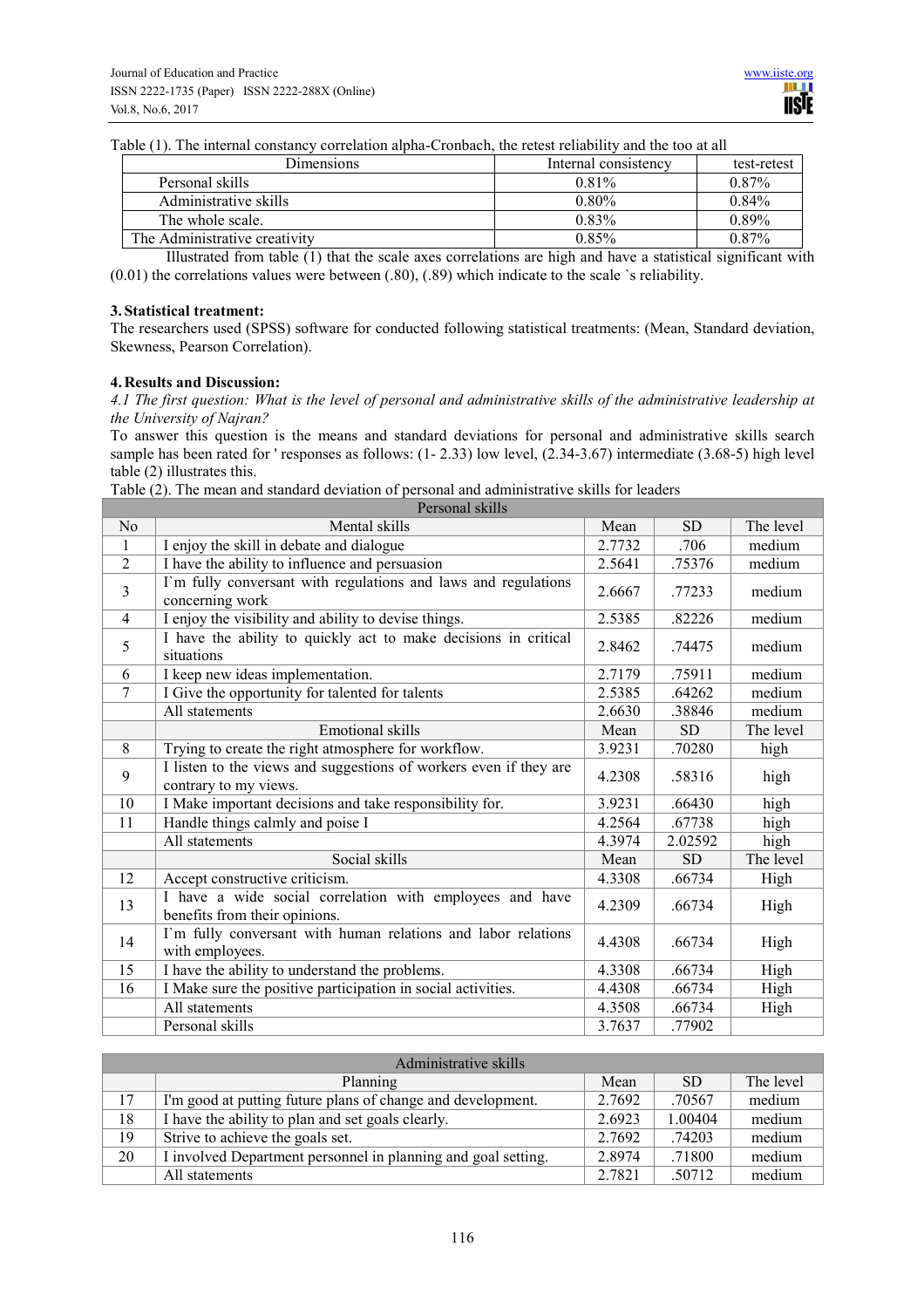|    | organizing                                                                                            | Mean   | SD        | The level |
|----|-------------------------------------------------------------------------------------------------------|--------|-----------|-----------|
| 21 | Distributing tasks and duties fairly and according to the<br>employees `s professionalism.            | 4.4051 | .57029    | high      |
| 22 | Make sure the equitable distribution of power and authority over<br>staff.                            | 3.8231 | .66430    | high      |
| 23 | Be sure to specify terms of reference for all employees of the<br>Department.                         | 4.6566 | .67738    | high      |
|    | All statements                                                                                        | 4.2949 | .42313    | high      |
|    | directing                                                                                             | Mean   | <b>SD</b> | The level |
| 24 | Trying to achieve coordination and cooperation among workers<br>in management.                        | 4.3333 | .62126    | high      |
| 25 | Stimulate employees to work hard towards achieving the goals of<br>the Foundation.                    | 4.3846 | .63310    | high      |
| 26 | Make sure to provide all information and instructions necessary<br>to implement the tasks properly.   | 4.3333 | .70088    | high      |
| 27 | Make sure to provide the right environment for business to allow<br>workers to achieve the goals set. | 4.3333 | .62126    | high      |
|    | All statements                                                                                        | 4.3462 | .40804    | high      |
|    | Controlling                                                                                           | Mean   | <b>SD</b> | The level |
| 28 | Be sure to follow its employees work to ensure efficient and<br>accurate work required.               | 4.3077 | .61361    | high      |
| 29 | Do a periodic meeting to assess performance and discover the<br>reasons for underachievement.         | 3.8974 | .85208    | high      |
| 30 | Always instruct and guide employees towards performance<br>development.                               | 4.2821 | .85682    | high      |
|    | All statements                                                                                        | 4.1624 | .50071    | high      |
|    | Managerial skills                                                                                     | 3.8964 | .30591    |           |

Illustrated by a table (2) to arrange personal skills study sample came following a high level emotional skills with mean (4.397) followed by a high level of social skills, the mean (4.351) followed by mental skills at intermediate level in mean (2.663)

While the order management skills follow directing and high level skill mean (4 346), followed by organizing high level mean (4.295)

Then a high-level controlling mean (4.162), Planning of the mean (2.782) indicating that the University's leadership at the level of personal skills have a high level of emotional and social skills while there was inadequate mental skill level.

The results also showed a high level of personal skills in general have a research sample with mean (3, 7637) regarding management skills demonstrated table availability organizational skills, direction and controlling high level of research sample while there was inadequate planning skills and General level of administrative skills for sample was high with a mean (3,896) Despite shortcomings in planning skills to agree in part with both studies aly & alhakem ( 2015) , Alagalah (2014), Goran & Ekvall (2014) , Assaf ( 2013).

*4.2 The second question: what is the level of administrative creativity in Najran University leadership*?

To answer this question are the means and standard deviations and the level of administrative creativity research sample calculation was as shown in table (3)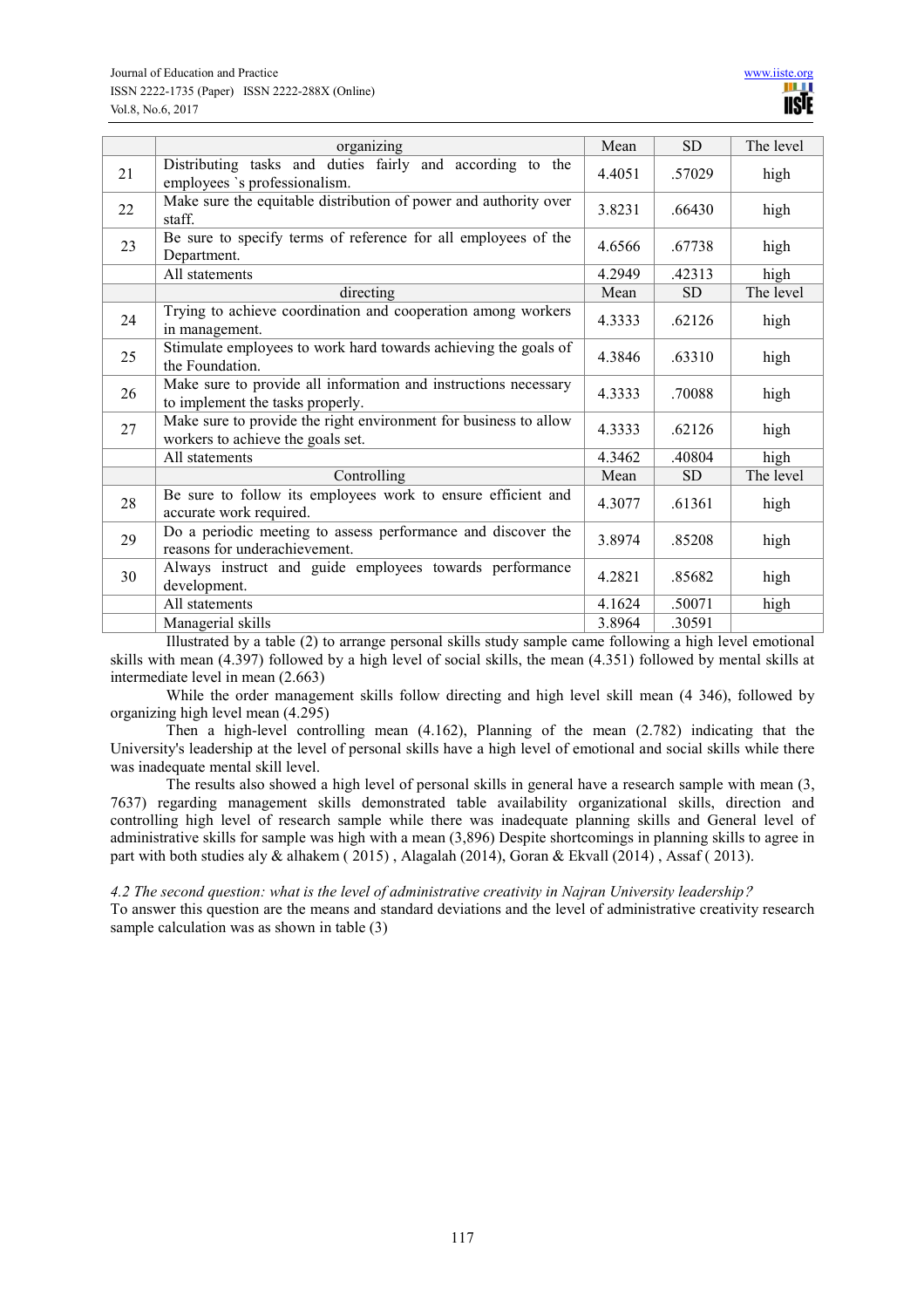# Table (3) the means and standard deviations and the level of administrative creativity to leadership

| Administrative creativity |                                                                                                 |                                  |            |              |  |  |  |  |
|---------------------------|-------------------------------------------------------------------------------------------------|----------------------------------|------------|--------------|--|--|--|--|
| Serial                    | Originality                                                                                     | Mean                             | <b>SD</b>  | The level    |  |  |  |  |
| 1                         | I try to apply new methods and techniques to solve any<br>problem faced by employees at work.   | 2.4359                           | 1.18754    | intermediate |  |  |  |  |
| $\sqrt{2}$                | Doing business with new and sophisticated style.                                                | 2.5641                           | .68036     | intermediate |  |  |  |  |
| $\overline{3}$            | Be sure to provide suggestions and new ideas.                                                   | 2.7949                           | .73196     | intermediate |  |  |  |  |
|                           | All statements                                                                                  | 2.5983<br>.55240<br>intermediate |            |              |  |  |  |  |
|                           | Fluency                                                                                         | Mean                             | <b>SD</b>  | the level    |  |  |  |  |
| $\overline{4}$            | I have the ability to offer more of an idea in a short period of<br>time.                       | 2.6359                           | .91176     | intermediate |  |  |  |  |
| 5                         | I express my ideas fluently.                                                                    | 2.6759                           | 1.09532    | intermediate |  |  |  |  |
|                           | I have the ability to brainstorm and quick solutions to address                                 |                                  |            |              |  |  |  |  |
| 6                         | business problems.                                                                              | 2.6051                           | .80064     | low          |  |  |  |  |
|                           | All statement                                                                                   | 2.6390                           | .55348     | intermediate |  |  |  |  |
|                           | Flexibility                                                                                     | Mean                             | SD         | The level    |  |  |  |  |
| $\overline{7}$            | Give attention to the dissenting opinion of and benefiting from<br>others.                      | 4.2282                           | .97817     | High         |  |  |  |  |
| 8                         | Trying to get any ideas and suggestions contribute to solving<br>the problems of work.          | 4.3564                           | .54858     | High         |  |  |  |  |
| 9                         | Be sure to take advantage of criticisms and observations.                                       | 4.5800                           | .72548     | High         |  |  |  |  |
|                           | All statements                                                                                  | 4.3882                           | .49921     | High         |  |  |  |  |
|                           | The risk                                                                                        | Mean                             | <b>SD</b>  | The level    |  |  |  |  |
| 10                        | Suggest new methods of work performance even if there is a<br>risk of lack of success.          | 2.8718                           | .92280     | intermediate |  |  |  |  |
| 11                        | Be sure to embrace new ideas even though he faced some<br>constraints applied.                  | 2.5128                           | .85446     | intermediate |  |  |  |  |
| 12                        | Don't hesitate to apply new methods for performing the work<br>for fear of failure.             | 2.6410                           | .95936     | intermediate |  |  |  |  |
|                           | All statements                                                                                  | 2.6752                           | .51576     | intermediate |  |  |  |  |
|                           | Analysis capability                                                                             | Mean                             | <b>SD</b>  | The level    |  |  |  |  |
| 13                        | The decisions taken are in accordance with the deliberate<br>grounding.                         | 4.2821                           | .88700     | High         |  |  |  |  |
| 14                        | I have the ability to streamline and organize my thoughts.                                      | 4.2051                           | .95089     | High         |  |  |  |  |
| 15                        | Specify job details before assigning its employees.                                             | 4.4872                           | .85446     | High         |  |  |  |  |
|                           | All statements                                                                                  | 4.3248                           | .46193     | High         |  |  |  |  |
|                           | Sensitivity to problems                                                                         | Mean                             | <b>SD</b>  | The level    |  |  |  |  |
| 16                        | I am fun and exciting and a challenge in dealing with work<br>problems.                         | 3.7692                           | 1.18013    | High         |  |  |  |  |
| 17                        | Have accurate vision problems.                                                                  | 5.0769                           | 6.59100    | High         |  |  |  |  |
| 18                        | I predict problems before they happen.                                                          | 4.6667                           | .66227     | High         |  |  |  |  |
|                           | All statements                                                                                  | 4.5043                           | 2.25543    | High         |  |  |  |  |
|                           | Out of the ordinary.                                                                            | Mean                             | ${\rm SD}$ | The level    |  |  |  |  |
| 19                        | Best to do the difficult and complex business.                                                  | 2.7692                           | 3.29642    | intermediate |  |  |  |  |
| 20                        | Be careful not to apply the same ideas that have already been<br>applied when facing a problem. | 2.3077                           | .83205     | low          |  |  |  |  |
| 21                        | My style is similar in that I work with other managers in<br>others.                            | 2.4359                           | .82062     | intermediate |  |  |  |  |
|                           | all statements                                                                                  | 2.5043                           | 1.24926    | intermediate |  |  |  |  |
|                           | Administrative creativity                                                                       | 3.2991                           | .44896     | intermediate |  |  |  |  |

Illustrated by table (3) to arrange administrative creativity skills sample study came as follows sensitive to problems with a high level (4.504), followed by a high level of flexibility and mean (4.388), then the analysis capability to high level and mean (4.325), then risk level intermediate and mean (2.675), the intermediate level of fluency and mean (2 638), the intermediate level of originality and mean (2 598), out of the ordinary at intermediate level and mean (2.504) indicating in some high level skills of administrative innovation for the sample study skills like problem sensitivity, flexibility, capacity for analysis.

While the results showed lower risk skills, fluency, originality and out of ordinary which was reflected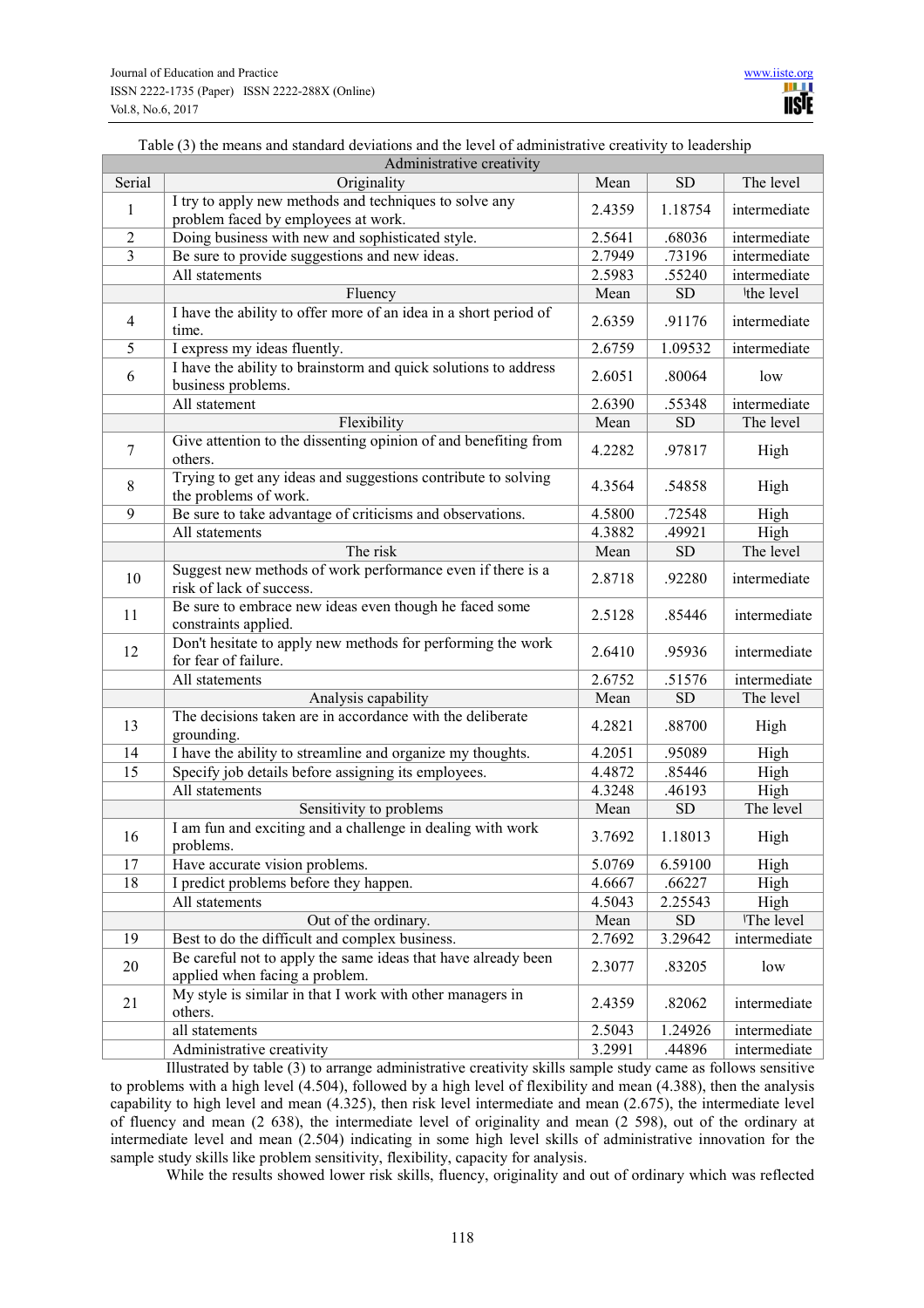at the level of administrative creativity among a sample research; findings showed an intermediate level where administrative creativity Najran University administrative leaders with mean (3,299) reflecting the need for attention to upgrading those creative abilities have sample searching of important administrative innovation as a competitive dimension

The researchers believe that the decreasing in the creativity level with the administrative leaders is attributed to the mental abilities level decreasing and their planning skills, the results of this study agrees partly with the studies of Scott (2015), Mokhamra & Eldahan (2015), Elagalah (2014), Alodwany (2013), Alkolaibi (2012) , Robben (2010), Jezycki,Andrew ( 2005) and what mentioned by Alzohairy (2002) that The successful leaders must possess a number of creative abilities that enable them to build a clear vision, challenges and strategies, achieving the strategic goals of the Organization and stimulation and support of the work environment Discuss results of

# *4.3 The third question: Is there a correlation between personal and administrative skills and administrative innovation in Najran University managerial leadership?*

To answer this question the correlation coefficients were calculated between the components of personal skills and managerial and administrative innovation research and sample level between total personal skills and managerial and administrative innovation and the results were as follows, which explains her table (4)

| Personal and<br>administrative skills<br>of administrative<br>creativity                                    |                           | Originality | fluently | flexibility  | Risk     | Analysis<br>ability | Problems<br>sensitivity | ordinary<br>Out of | Personal<br>skills | Administra<br>tive skills | Administra<br>tive<br>innovation |
|-------------------------------------------------------------------------------------------------------------|---------------------------|-------------|----------|--------------|----------|---------------------|-------------------------|--------------------|--------------------|---------------------------|----------------------------------|
| Mental skills                                                                                               | Pearson<br>Correlation    | $.742**$    | .473**   | .242         | .496**   | .095                | .093                    | .105               | .312               | .105                      | .294                             |
|                                                                                                             | Sig.<br>$(2 -$<br>tailed) | .000        | .002     | .138         | .001     | .564                | .572                    | .523               | .053               | .523                      | .070                             |
|                                                                                                             | N                         | 39          | 39       | 39           | 39       | 39                  | 39                      | 39                 | 39                 | 39                        | 39                               |
| Emotional<br>skills                                                                                         | Pearson<br>Correlation    | .069        | .192     | $.684**$     | .299     | .238                | .040                    | .059               | .284               | .059                      | .025                             |
|                                                                                                             | Sig.<br>$(2 -$<br>tailed) | .676        | .241     | .000         | .064     | .145                | .809                    | .721               | .080               | .721                      | .882                             |
|                                                                                                             | N                         | 39          | 39       | 39           | 39       | 39                  | 39                      | 39                 | 39                 | 39                        | 39                               |
|                                                                                                             | Pearson<br>Correlation    | .027        | .292     | $.482**$     | .082     | .120                | .004                    | .172               | .242               | .172                      | .127                             |
| Social skills                                                                                               | Sig.<br>$(2 -$<br>tailed) | .868        | .071     | .002         | .618     | .465                | .983                    | .294               | .138               | .294                      | .440                             |
|                                                                                                             | N                         | 39          | 39       | 39           | 39       | 39                  | 39                      | 39                 | 39                 | 39                        | 39                               |
| planning                                                                                                    | Pearson<br>Correlation    | $.462**$    | $.470**$ | .121         | $.441**$ | .223                | .030                    | .092               | .080               | .092                      | .048                             |
|                                                                                                             | Sig.<br>$(2 -$<br>tailed) | .003        | .002     | .465         | .005     | .171                | .858                    | .578               | .627               | .578                      | .774                             |
|                                                                                                             | N                         | 39          | 39       | 39           | 39       | 39                  | 39                      | 39                 | 39                 | 39                        | 39                               |
| Organization                                                                                                | Pearson<br>Correlation    | .074        | .027     | .211         | .169     | $.432**$            | .021                    | .037               | .150               | .037                      | .118                             |
|                                                                                                             | Sig.<br>$(2 -$<br>tailed) | .654        | .871     | .198         | .304     | .006                | .900                    | .823               | .361               | .823                      | .473                             |
|                                                                                                             | N                         | 39          | 39       | 39           | 39       | 39                  | 39                      | 39                 | 39                 | 39                        | 39                               |
| Directing                                                                                                   | Pearson<br>Correlation    | .173        | .076     | $.432**$     | .038     | $.441**$            | .035                    | .066               | .052               | .066                      | .043                             |
|                                                                                                             | Sig.<br>$(2 -$<br>tailed) | .288        | .645     | .006         | .820     | .005                | .832                    | .690               | .751               | .690                      | .794                             |
|                                                                                                             | N                         | 39          | 39       | 39           | 39       | 39                  | 39                      | 39                 | 39                 | 39                        | 39                               |
| controlling                                                                                                 | Pearson<br>Correlation    | $-0.075 -$  | .174     | $.441**$     | .028     | .208                | .024                    | .251               | .265               | .251                      | .040                             |
|                                                                                                             | Sig.<br>$(2 -$<br>tailed) | .650        | .288     | .005         | .863     | .203                | .885                    | .123               | .103               | .123                      | .808                             |
|                                                                                                             | N                         | 39          | 39       | 39           | 39       | 39                  | 39                      | 39                 | 39                 | 39                        | 39                               |
|                                                                                                             | Pearson<br>Correlation    | .056        | .254     | .019         | .200     | .156                | .049                    | .083               | $\mathbf{1}$       | $.361*$                   | $.432**$                         |
|                                                                                                             | Sig.<br>$(2 -$<br>tailed) | .737        | .119     | .907         | .221     | .344                | .767                    | .616               |                    | .024                      | .006                             |
|                                                                                                             | N                         | 39          | 39       | 39           | 39       | 39                  | 39                      | 39                 | 39                 | 39                        | 39                               |
| e skills                                                                                                    | Pearson<br>Correlation    | .054        | .012     | $\mathbf{1}$ | .143     | .156                | .224                    | .067               | $.361*$            | $\mathbf{1}$              | $.467**$                         |
| personal skills $\left[\begin{matrix} \Delta \text{dim}\text{inistr}\ \lambda & \cdots \end{matrix}\right]$ | Sig.<br>$(2 -$<br>tailed) | .745        | .941     |              | .384     | .344                | .170                    | .685               | .024               |                           | .003                             |
|                                                                                                             | N                         | 39          | 39       | 39           | 39       | 39                  | 39                      | 39                 | 39                 | 39                        | 39                               |
| Administrativ<br>e creativity                                                                               | Pearson<br>Correlation    | .062        | .260     | .067         | .143     | .139                | .041                    | .009               | .432**             | $.467**$                  | $\mathbf{1}$                     |
|                                                                                                             | Sig.<br>$(2 -$<br>tailed) | .709        | .110     | .685         | .385     | .397                | .803                    | .957               | .006               | .003                      |                                  |
|                                                                                                             | N                         | 39          | 39       | 39           | 39       | 39                  | 39                      | 39                 | 39                 | 39                        | 39                               |

Table (4) correlations between personal and managerial skills and leadership management innovation

Illustrated by a table (4) with respect to personal skills components there is a statistically significant at (01.), mental skills and some elements of administrative creativity (originality, fluency, risk)where the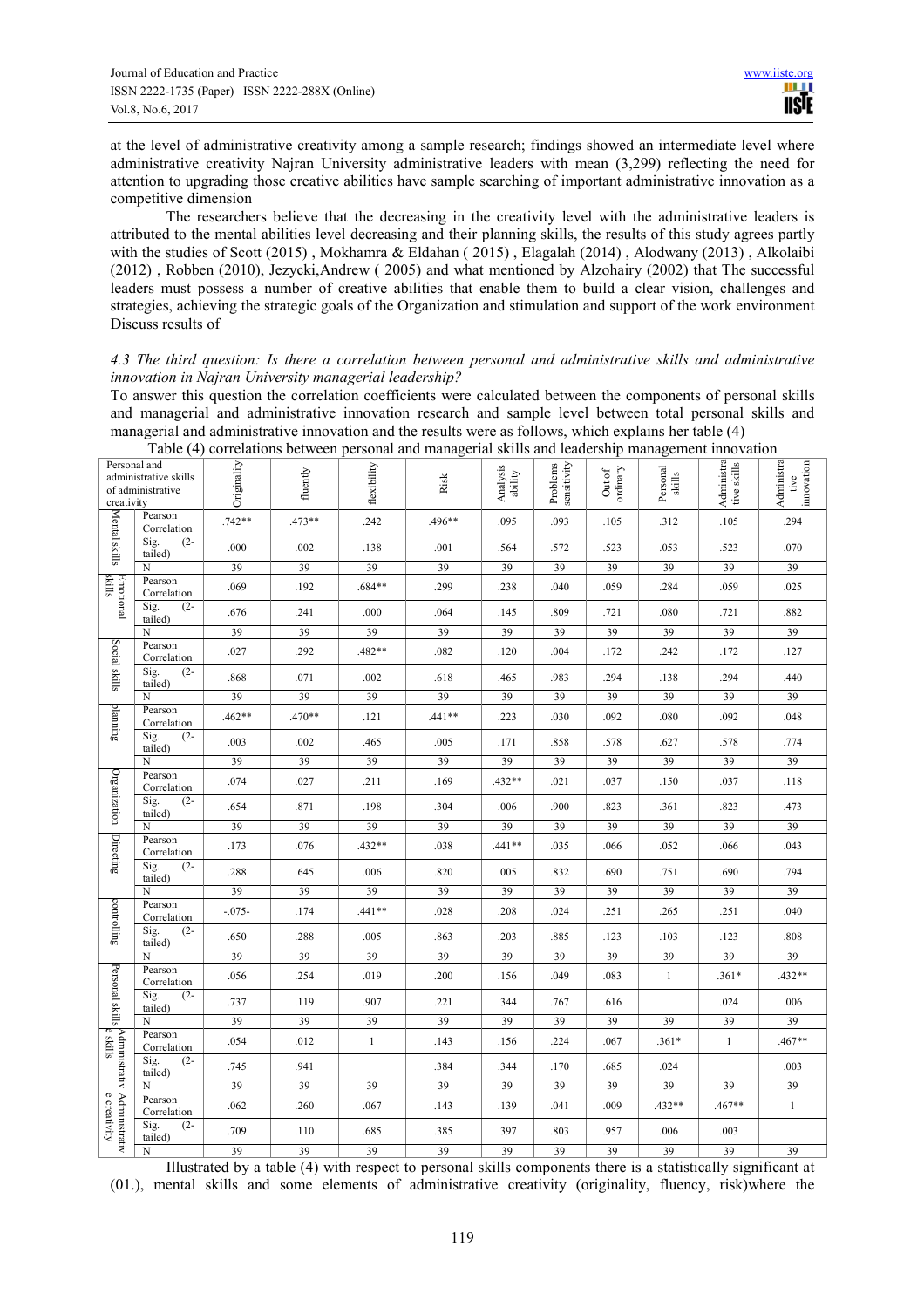coefficient correlations was(\*\*.496, \*\*.473,\*\*.742)which confirm what above mentioned that there was a correlation frequently between the two variables , meaning that there is reduction in the elements of (originality, fluently, risk) with them, which agree with both of Gomaa & Nouri ( 2011), Aly & Alhakem (2015), that the decreasing in the mental abilities with the administrative leaders has reflected on the administrative creativity levels with them

The table illustrated that there is a significant statistical correlation between the emotional skills and flexibility element where the correlation coefficient value was (\*\*.482), and between the social skills& flexibility where the correlation coefficient value was(\*\*.684) in spite of the increasing in the administrative skills with the sample under discussion, the tables(4) results illustrated that there was a positive significant statistical corelation with a significant level (.01) between planning skill and some creativity elements which was calculated frequently (risk, fluently, originality) where the (r) values were (\*\*.441, \*\*.470, \*\*462,) which confirm a decrease in planning skill level with the sample under discussion led to reduction in those elements level, which agree with (Alnemr, 2005) and the study results of (Aly & Alhakem,2015 ) that the reduction in the administrative skills level lead to the administrative creativity level reduction ,the table illustrated a positive statistical significant corelation with (0,01) between the organizing skill, and analysis ability element where calculated ( r ) (\*\*.432) and between directing skill and the flexibility element and the analysis ability element , where (r) value calculated frequently was(\*\*.432,\*\*.441), between the control skill and flexibility element, where(r) calculated value was  $(**.441)$ 

Illustrated from the table that there is a positive relation between personal, administrative, administrative creativity skills, with  $(0.01)$ , where calculated (r) was frequently  $(**.432)$ , $(**.467)$ , which agree with both of Alsherbeiny (2015) and studies results of Elagalah (2014), Alodaily (2003), Alaazmy & Bezaig ( 2016), Ekvall (2005) and partly with Alasaaf ( 2005)

# **5. Conclusion**

- The administrative leaders in Najran University has realized a high level in the personal skills except for mental skills with an intermediate level.
- Arranging personal skills to research sample as follows emotional skills followed by social skills at a high level and mental skills the intermediate level.
- The research sample distinguished with a high level in the administrative level except for planning skill has an intermediate level.
- Arranging administrative skills came as follows directing followed by the organizing, and controlling at a high level, and then planning skills with the intermediate level.
- The research sample has realized an intermediate of administrative creativity.
- Arranging administrative creativity skills to research sample as follows sensitivity to the problems, followed by flexibility, and the ability to analyze problems at a high level, then the risk, fluency, originality, out of the ordinary intermediate level
- There is a significant statistical correlation with (.01) between personal skills and administrative creativity
- There is a significant statistical correlation with (.01) between administrative skills and administrative creativity.
- There is a significant statistical correlation with  $(0.01)$  between mental skills & planning skill and some administrative creativity (originality, fluently, risk) which indicate to a relation between the reduction of mental skills level and planning skill, between originality, fluently, risk elements reduction level, with the sample under discussion.

# **6. Recommendations**

- **-** Attract talent people to work in the different administrations in the university to raise the administrative creativity level
- **-** Develop and promote the administrative creativity elements with the administrative leaders in the university specially the originality, fluently, risk and out of ordinary
- **-** Increase the interest of develop and promote mental skills level with the administrative leaders in Najran university, specially the affecting, persuading, debating, discussion, speed behavior ability skills and making decision in the crucial situations because of its effect in the administrative creativity level.
- **-** Give attention to training the administrative leaders in Najran university for strategic planning because of its related to administrative creativity elements development.
- **-** Encouraging the administrative leaders to adopt and apply the creative ideas specially in facing work problems

# **7. Acknowledgment**

We are thankful the Deanship of scientific research in Najran University for financially support.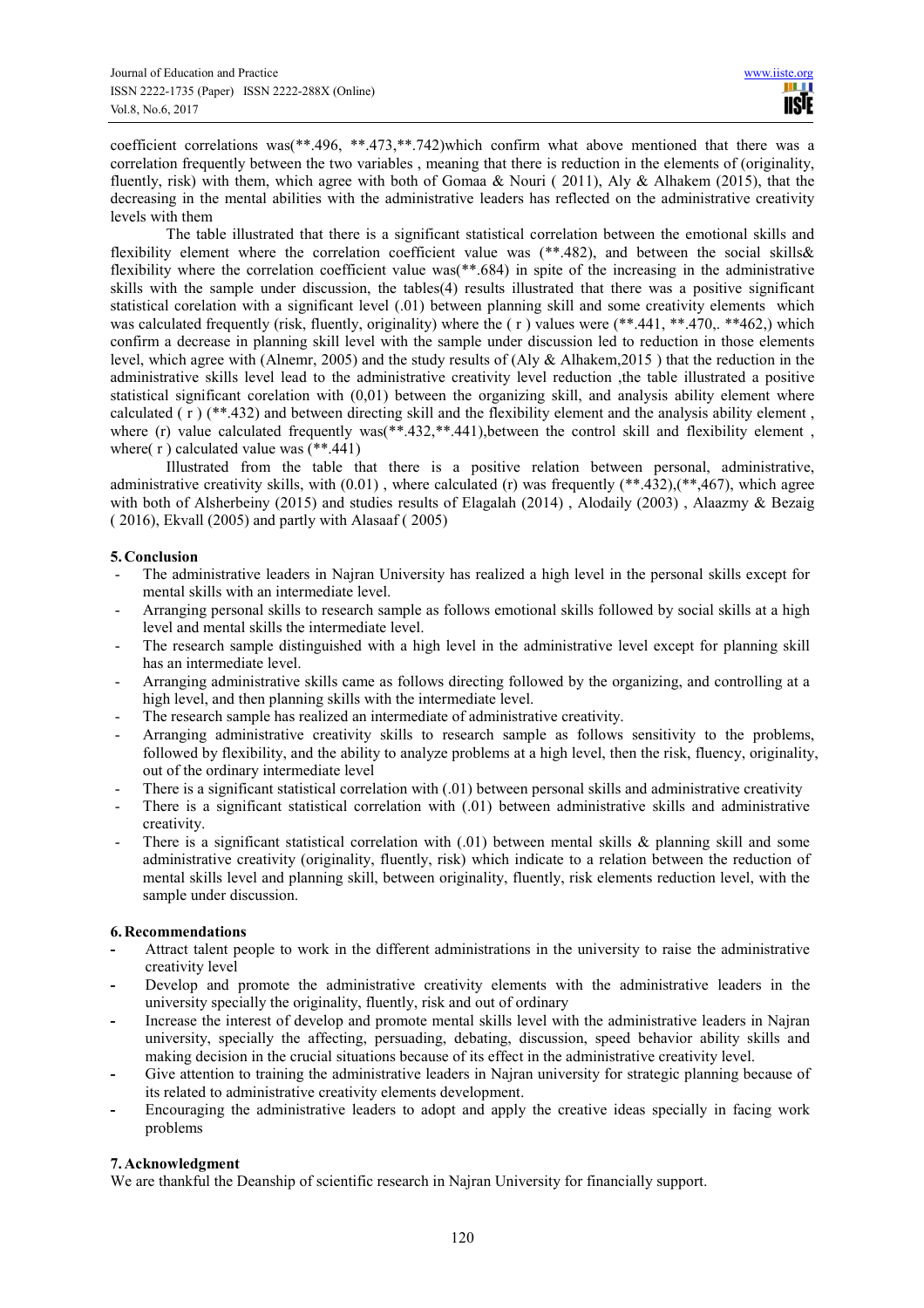#### **References**

- Alagala, Tawfeik. (2014). Personal Traits and it Relation with Administrative Creativity with General Sector Managers in Gazza m unpublished Master Thesis , Islamic University , Gazza, Phalistine.
- Alankary, Ghada & Abdulrahman . (2011). The Relation of Leadership Behaviors with Administrative Creativity of Employees" A Pilot Study on Governmental Organizations Employees in Alreyad City" unpublished Master Thesis, King Saud University
- Alasaaf, Wafaa. (2013). " Administrative Creativity Reality and Its Obstacles with Schools Managers in Alreyad City", Master Thesis , King Saud University, Alreyad.
- Alazemy, Mohamed & Bezaig, Hamed. (2016). "The Administrative Leadership and Its Relation with Administrative Creativity "A Survey Study, Post Graduted Faculty, Naif for Security Sciences University, Administrative Sciences Department, Master Thesis.
- Alkolaibi, Salih & Mohamed, Ali (2012). Administrative Creativity of General Managers and Administrative Department Managers in the General Administration Departments: An Applied Study of a Selected Sample in Ministries, Republic of Yemen, And Matriculation Number: Ye 226.
- Alnemr, Saud. (2005). Administrative Creativity, Behavior Study, Arab Manager, Issue (117)
- Alodaily, Naser. (2013). Organizing &Human Behavior: A Comparative &Overall View, General Administration Institute, Alreyad, Saudi Arabis
- Alodwany, Hemdan. (2013). " The creativity practice Level with Governmental Secondary Schools Managers in Kuwait State and Its Relation with some Variables" , un published Master Thesis, Alkhaleig Alaraby University, Bahrain Kingdum.
- Alsaafy, Abdulla. (2004). Creativity Thinking between Theory and Applying, Gedda, Dar Albelad Publisher.
- Alsherbeiny, Hashem. (2015). Creativity What is, its Components and Measurements Methods, Cairo, Altanmeia Aledaria Magazine, Issue (75).
- Aly, Ameina & Alhakem, Aly. (2015). The Relation Between Component &Obstacles of Administrative Creativity in Sudan Organizations, Economic Science Magazine, Issue (16)
- Alzohairy, Randa. (2002). Administrative creativity , Alam Alfekr, Kuwait.
- Cohen, B. (2001). "Fostering Innovation in a Large Human Service", Administration in Social Work,Vol. 27.
- Ekvall, Goran (2014). "Organizational Climate for Creativity and Innovation". European Journal of Work and Organizational Psychology, 5, PP, 105-123.
- Gomaa, Mahmoud & Nouri, Haidar (2011). The Effect of the Successful Administrative Leadership in Realizing Administrative Creativity, Thirty-four year, Issue 90 (2011) Economy &Management Magazine,
- Haigan, Abdulrahman (2004). The Creativity Approach for Problems Solving, Alreyad, Naif Arab Academy for Security Science.
- James, Gribbin ( 2000) " Effective Managerial Leadership " AMA , Inc.
- Jezycki, Andrew (2005)."an Analysis of The Correlation Between Creativity Style and Leader Behavior In Elementary, Middle And Secondary Schools". San Francisco,2005, Unpublished Ed.D Dissertation, Submitted to the University of San Francisco.
- Koonts, Hand & Donnel, CO. (2008). Principles of Management, New York: MeGraw-Hill Book Co.
- Li, Haiyang. et al. (2013). product innovation strategy and the performance of new technology ventures in china, academy of management journal, vol.44 Issue6, p1123, 12p, 1graph.
- Mahgoub, Aly. (2013). Administrative Creativity, Organized Development, Oman, First Edition,Arab Organization for Administrative Science.
- Mokhamram Mohsen. & Aldahan, Omaima (2015). "Factors Affected on Creativity with Employees of the General Limited Sharing Companies" Studies Magazine, Jordon University, Amman, Volume 15, Issue 5, 151-173.
- Robben, M. A. (2010). A Study of the Determinants of Individual Innovative Behavior in A high -Technology Product Development Organization, DBA Dissertation abstracts, Nova southeastern university, U. S. A. DAI - A 59/04, p. 523.
- Roushka, Alesander. (2012). " General& Special Creation" translated by Ghassan Abou Fakhr , Alam Almaarefa , National Council for Culture, Science and Arts, Volme 12, Cairo.
- Scott, Susanne & Bruce, Reginald (1994). "Determinants of Innovative Behavior: A path Model of Individual Innovation In the work place". Academy of Management Journal, 37, PP,580-607
- Scott, Susanne & Bruce, Reginald (2015). "Determinants of Innovative Behavior: A path Model of Individual Innovation In the work place". Academy of Management Journal, 37, PP, 580-607
- Smolensky, Elizabeth & Kleiner, Brain (2005). "How to train People to think more Creativity". Management Development Review, 8, PP, 28-33
- Stogdill, Robert (2000). Handbook of Leadership: A Survey of Theory and Re-search, New York: Free press Syndicate of the university of Cambridge.
- Torrance, E.P. (2005). The nature of creativity as manifest testing. New York: Press